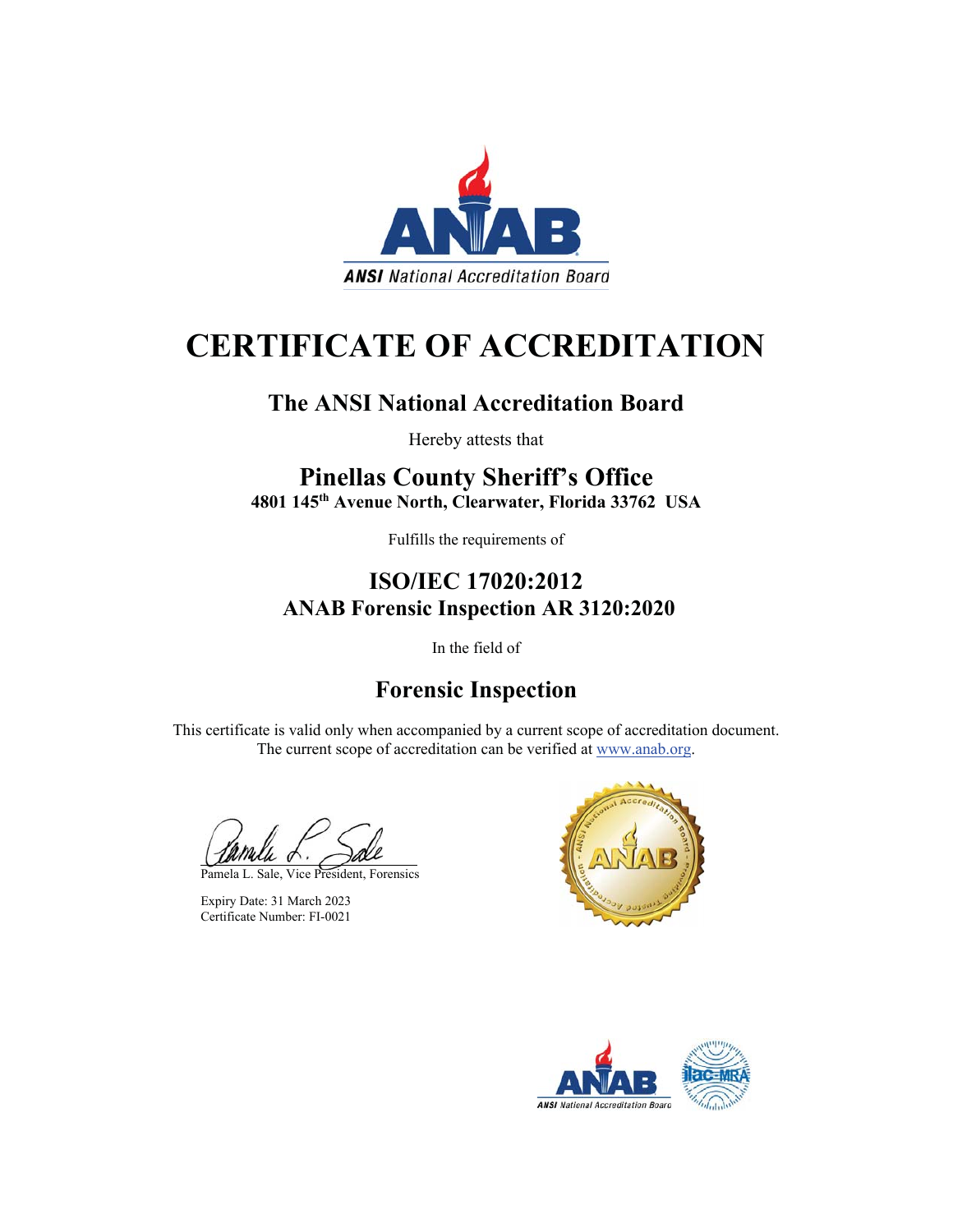

### **SCOPE OF ACCREDITATION TO: ISO/IEC 17020:2012 ANAB Forensic Inspection AR 3120:2020**

#### **Pinellas County Sheriff's Office**

"See locations listed below"

**FORENSIC INSPECTION**

Type C Inspection Body

Expiry Date: 31 March 2023 Certificate Number: FI-0021

#### **4801 145th Avenue North**

Clearwater, Florida 33762 USA

| <b>Discipline: Scene Investigation</b> |               |                                          |
|----------------------------------------|---------------|------------------------------------------|
| <b>Component/Parameter</b>             | <b>Item</b>   | <b>Key Equipment/Technology</b>          |
| Field Sampling                         | Physical Item | Not Applicable                           |
| Enhancement                            | Physical Item | Chemical<br>Physical<br>Software Program |
| Qualitative Determination              | Body Fluid    | Chemical                                 |

**4645 145th Avenue North** Clearwater, Florida 33762 USA

| <b>Discipline: Friction Ridge</b>  |              |                                      |  |
|------------------------------------|--------------|--------------------------------------|--|
| <b>Component/Parameter</b>         | <b>Item</b>  | <b>Key Equipment/Technology</b>      |  |
| Individual Characteristic Database | Ridge Detail | Next Generation Identification (NGI) |  |
| Physical Comparison                | Ridge Detail | Software Program<br>Visual           |  |

Version 004 Issued: 22 December 2021 Page 1 of 2

2000 Regency Parkway, Suite 430, Cary, NC 27518 414-501-5494 www.anab.org